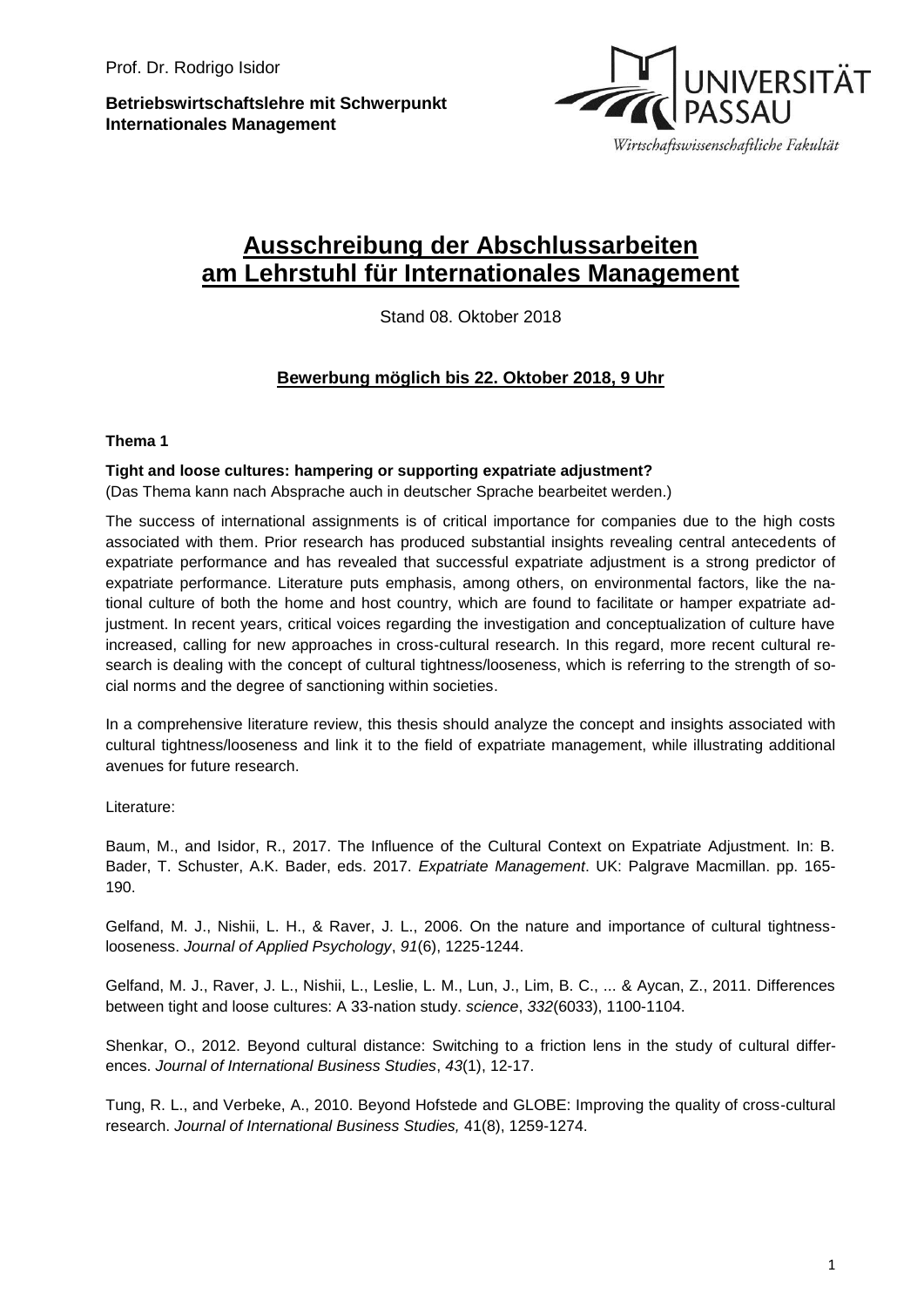## **Thema 2**

## **Losing Realistic Job Information? An Review of the Downsides of Recruitment Process Outsourcing**

(Das Thema kann nach Absprache auch in deutscher Sprache bearbeitet werden.)

Attracting and retaining high potential employees is crucial for every organization to operate successfully. Designing and executing a recruitment process that is suitable for both the organization and a respective target group, imposes numerous challenges on the departments involved in recruiting. As the requirements for diverse competencies within the recruitment process are constantly increasing, many companies decide to outsource parts of, or even the entire recruitment process to external providers. By doing so, companies intend to save resources to allocate them differently and to leave recruiting to supposed experts. Despite various positive aspects of recruitment process outsourcing (RPO), recent research has associated negative outcomes with the practice of RPO. In this regard, the aspect of losing realistic job information in the course of outsourcing the recruitment process may have several negative outcomes for the individual as well as for the organization.

In a comprehensive literature review, this thesis should analyze existing insights on recruitment process outsourcing, and especially focusing on the aspect of the possibility of losing realistic job information through the outsourcing process, while illustrating avenues for future research.

#### Literature:

Claus Wehner, M., Giardini, A., and Kabst, R., 2012. Graduates' reactions to recruitment process outsourcing: A scenario-based study. Human Resource Management, 51(4), 601-623.

Cooke, F. L., Shen, J., and McBride, A., 2005. Outsourcing HR as a competitive strategy? A literature review and an assessment of implications. Human resource management, 44(4), 413-432.

Ordanini, A., and Silvestri, G., 2008. Recruitment and selection services: Efficiency and competitive reasons in the outsourcing of HR practices. The International Journal of Human Resource Management, 19(2), 372-391.

Phillips, J. M., 1998. Effects of realistic job previews on multiple organizational outcomes: A metaanalysis. *Academy of Management journal*, *41*(6), 673-690.

## **Thema 3**

#### **Team Harmony vs. Team Conflict – When different personalities clash**

(Das Thema kann nach Absprache auch in deutscher Sprache bearbeitet werden.)

In today's working environment work groups play a vital role. Therefore it is not surprising, that the research focus shifted from the performance of individuals to the performance of teams. In the past years factors influencing team performance have been extensively analyzed in a wide range of research projects. Team members' personalities were identified as a key predictor for team processes and outcomes. Dissimilarities in personality can lead to increased conflict potential but also to increased creativity, both of which influence the performance of the team. Thus the question arises under what circumstances different personalities improve team performance in spite of the increased conflict potential. In a comprehensive literature review, this thesis should analyze the existing relationship between team member personality and team performance as well as existing moderating effects, while illustrating additional avenues for future research.

Literature:

Barrick, M. R., Stewart, G. L., Neubert, M. J., & Mount, M. K., 1998. Relating member ability and personality to work-team processes and team effectiveness. *Journal of Applied Psychology*, 83, 377–391.